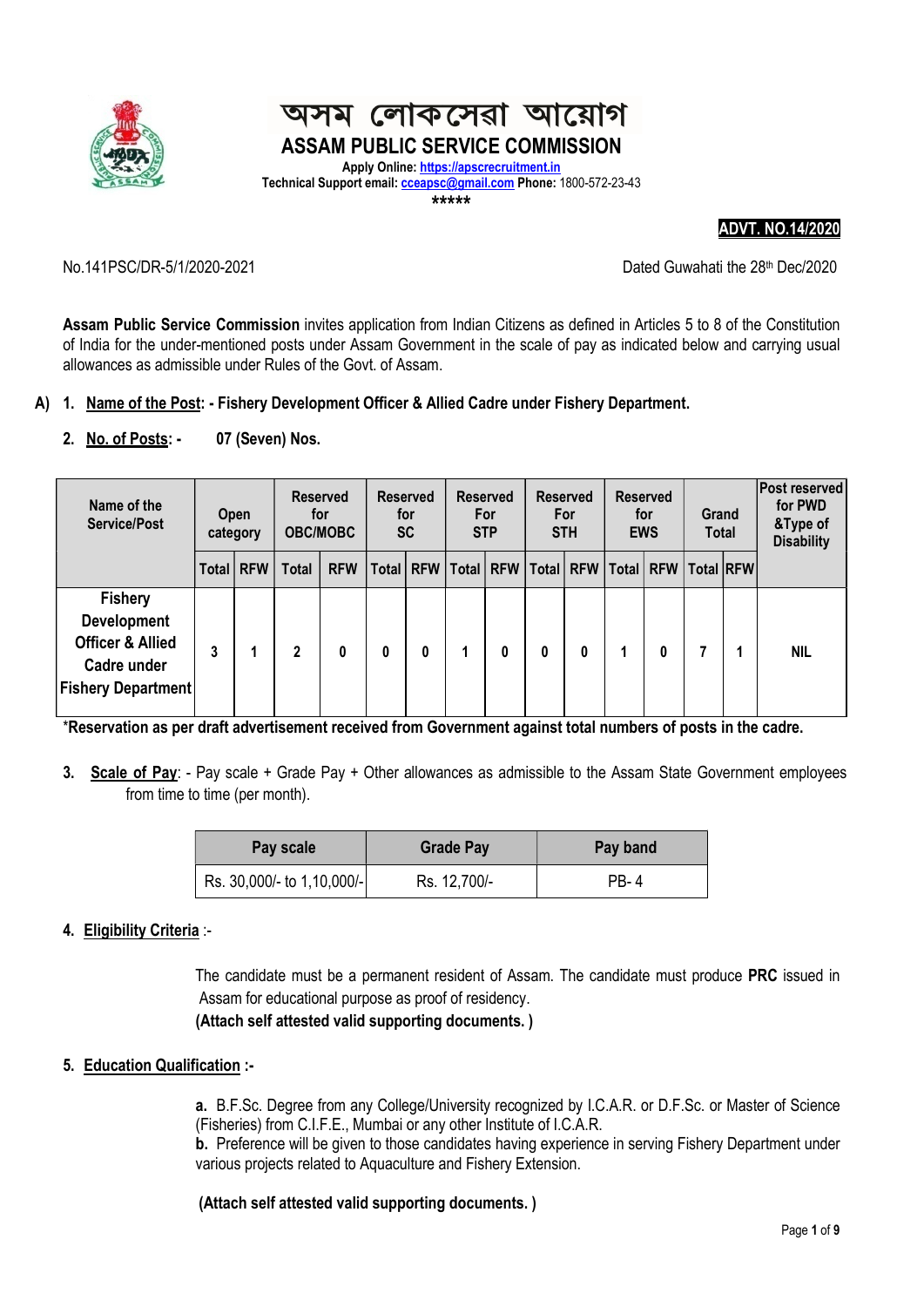## 6. Age:

 The candidates should not be less than 21 years of age and not more than 38 years of age as on 01/01/2020. The upper age limit is relaxable :

- (i) By 5 years for SC/ST candidates, i.e. upto 43 years.
- (ii) By 3 years for OBC/MOBC candidates i.e. upto 41 years as per Govt. Notification No. ABP. 6/2016/9 dated Dispur the 25<sup>th</sup> April 2018.
- (iii) For Persons with Disability (PWD) by 10 years irrespective of SC/ST/OBC and General Category of candidate as per Govt. Notification No. ABP 144/95/121 dated Dispur the 28<sup>th</sup> October, 2015.

The age limit of the candidates will be calculated on the basis of the Matriculation /HSLC Admit Card or Pass Certificate issued by a recognized Central/State Board/Council and no other document shall be accepted in lieu of the mentioned documents.

## 7. For PWD Category Candidate:

 Since there is no post reserved for PWD candidates they will have to compete with other candidates without any PWD reservation.

8. EWS : EWS candidates must produce Income & Assets certificate of the family issued by the officer not below the rank of Circle Officer as per provision of Para 5 of Govt. OM No.ABP.07/2019/4, dated 10-04-2019. Kindly, refer to the Govt. OM No.ABP.07/2019/16 dated 31-12-2019. Candidates may download the specimen copy of EWS Certificate on www.apsc.nic.in under "Forms & Downloads".

NOTE: The candidates applying for the Post should ensure that they fulfill all the eligibility conditions for recruitment to the Post. If on verification at any time before or after the Interview, it is found that they do not fulfill any of the eligibility conditions; their candidature for the Post will be cancelled by the Commission.

- $\triangleright$  The Advertisement has been issued as per the Draft Service Rule.
- B) 1. Name of the Post: Junior Engineer (Civil) under Public Health Engineering Department, Assam
	- 2. No. of Posts: 171 (One Hundred Seventy One) Nos.

| Name of the<br><b>Service/Post</b>                                                                  | <b>Open</b><br>category |             |    |    |                                                                                   |    |  |    | <b>OBC/MOBCI</b> | <b>Reserved</b><br>for | <b>Reserved</b><br>for<br><b>SC</b> |     | Reserved  <br>For<br><b>STP</b> |                                                                                                                                                                                                      | <b>Reserved</b><br>For<br><b>STH</b> | Reserved | for<br><b>EWS</b> |  | Grand<br><b>Total</b> | Post reserved<br>for PWD & Type of Disability |
|-----------------------------------------------------------------------------------------------------|-------------------------|-------------|----|----|-----------------------------------------------------------------------------------|----|--|----|------------------|------------------------|-------------------------------------|-----|---------------------------------|------------------------------------------------------------------------------------------------------------------------------------------------------------------------------------------------------|--------------------------------------|----------|-------------------|--|-----------------------|-----------------------------------------------|
|                                                                                                     |                         | Total   RFW |    |    | Total   RFW   Total   RFW   Total   RFW   Total   RFW   Total   RFW   Total   RFW |    |  |    |                  |                        |                                     |     |                                 |                                                                                                                                                                                                      |                                      |          |                   |  |                       |                                               |
| <b>Junior Engineer</b><br>(Civil) under Public<br><b>Health Engineering</b><br>Department,<br>Assam | 53                      | 16          | 54 | 16 | 2                                                                                 | 18 |  | 22 |                  | 17                     | 5                                   | 171 | 51                              | 7 (Seven) Nos.<br>i. Blindness and Low vision-2<br>ii. Deaf and Hard of hearing-2<br>iii. Locomotor Disability including<br>Cerebral Palsy, etc.-2<br>iv. Autism, Intellectual Disability,<br>etc.-1 |                                      |          |                   |  |                       |                                               |

\*Reservation as per draft advertisement received from Government against total numbers of posts in the cadre.

3. Scale of Pay: - Pay scale + Grade Pay + Other allowances as admissible to the Assam State Government employees from time to time (per month).

| <b>Pay scale</b>         | <b>Grade Pay</b> | Pay band    |  |  |  |  |
|--------------------------|------------------|-------------|--|--|--|--|
| Rs. 14,000/- to 60,500/- | Rs. 8,700/-      | <b>PB-2</b> |  |  |  |  |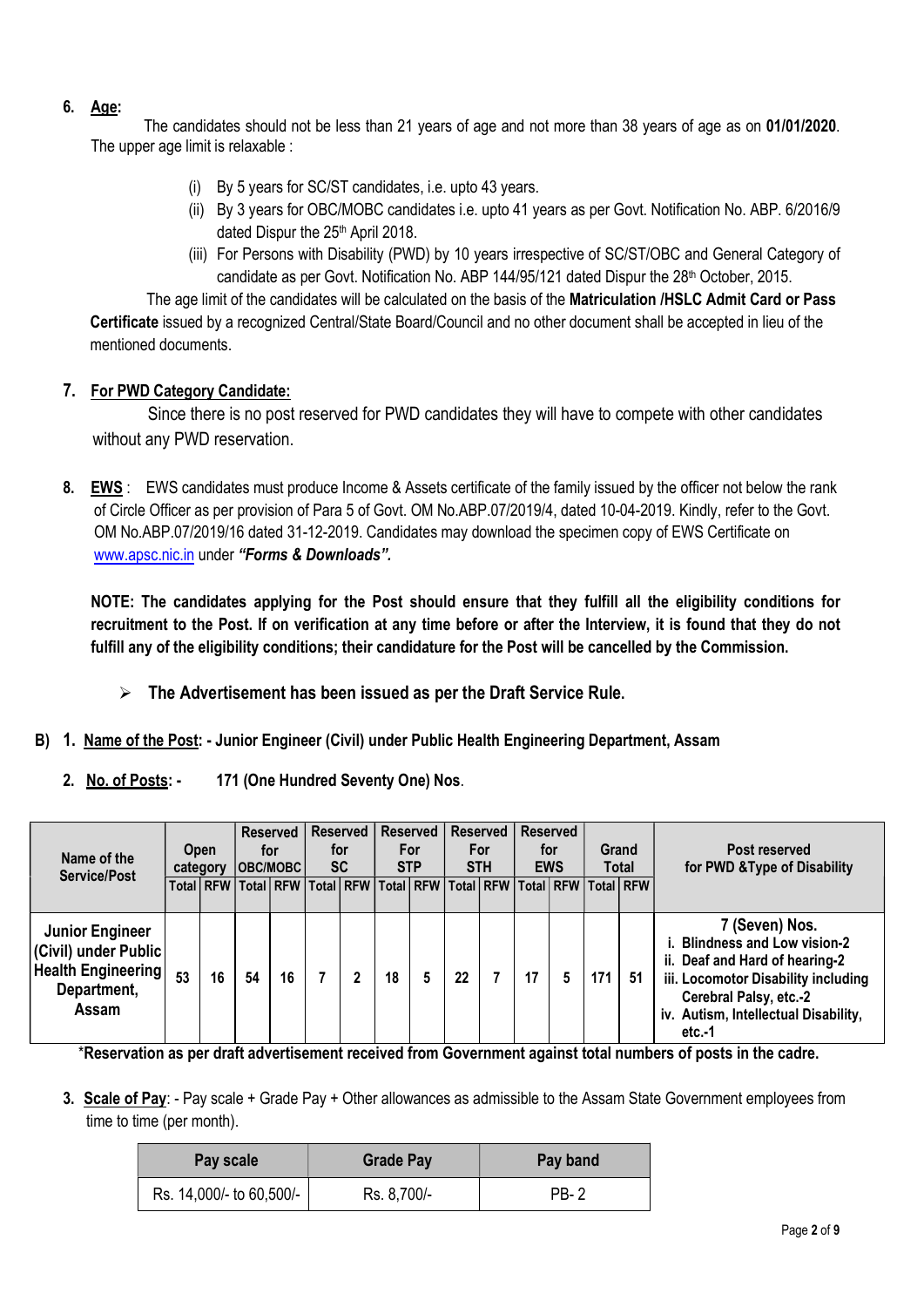# 4. Eligibility Criteria:-

The candidate must be a permanent resident of Assam.

(i) The candidate must produce PRC issued in Assam for educational purpose as proof of residency.

Or

(ii) The candidate must produce Registration Certificate of Employment Exchange in the State of Assam.

(Attach self attested valid supporting documents. )

## 5. Education Qualification :-

3 (Three) years Diploma Course in Civil Engineering from any Institution recognized by AICTE.

#### (Attach self attested valid supporting documents. )

- 6. Age: The candidates should not be less than 18 years of age and not more than 38 years of age as on 01/01/2020. The upper age limit is relaxable :
	- (i) By 5 years for SC/ST candidates, i.e. upto 43 years.
	- (ii) By 3 years for OBC/MOBC candidates i.e. upto 41 years as per Govt. Notification No. ABP. 6/2016/9 dated Dispur the 25th April 2018.
	- (iii)For Persons with Disability (PWD) by 10 years irrespective of SC/ST/OBC and General Category of candidate as per Govt. Notification No. ABP 144/95/121 dated Dispur the 28th October, 2015.

 The age limit of the candidates will be calculated on the basis of the Matriculation /HSLC Admit Card or Pass Certificate issued by a recognized Central/State Board/Council and no other document shall be accepted in lieu of the mentioned documents.

- 7. For PWD Category Candidate: To be eligible for consideration under PWD category, a candidate must possess Benchmark Disability and must produce supporting necessary PWD certificate issued by competent authority along with the application form.
- 8. EWS : EWS candidates must produce Income & Assets certificate of the family issued by the officer not below the rank of Circle Officer as per provision of Para 5 of Govt. OM No.ABP.07/2019/4, dated 10-04-2019. Kindly, refer to the Govt. OM No.ABP.07/2019/16 dated 31-12-2019. Candidates may download the specimen copy of EWS Certificate on www.apsc.nic.in under "Forms & Downloads".

 NOTE : The candidates applying for the Post should ensure that they fulfill all the eligibility conditions for recruitment to the Post. If on verification at any time before or after the Interview, it is found that they do not fulfill any of the eligibility conditions; their candidature for the Post will be cancelled by the Commission.

 $\triangleright$  The Advertisement has been issued as per Service Order.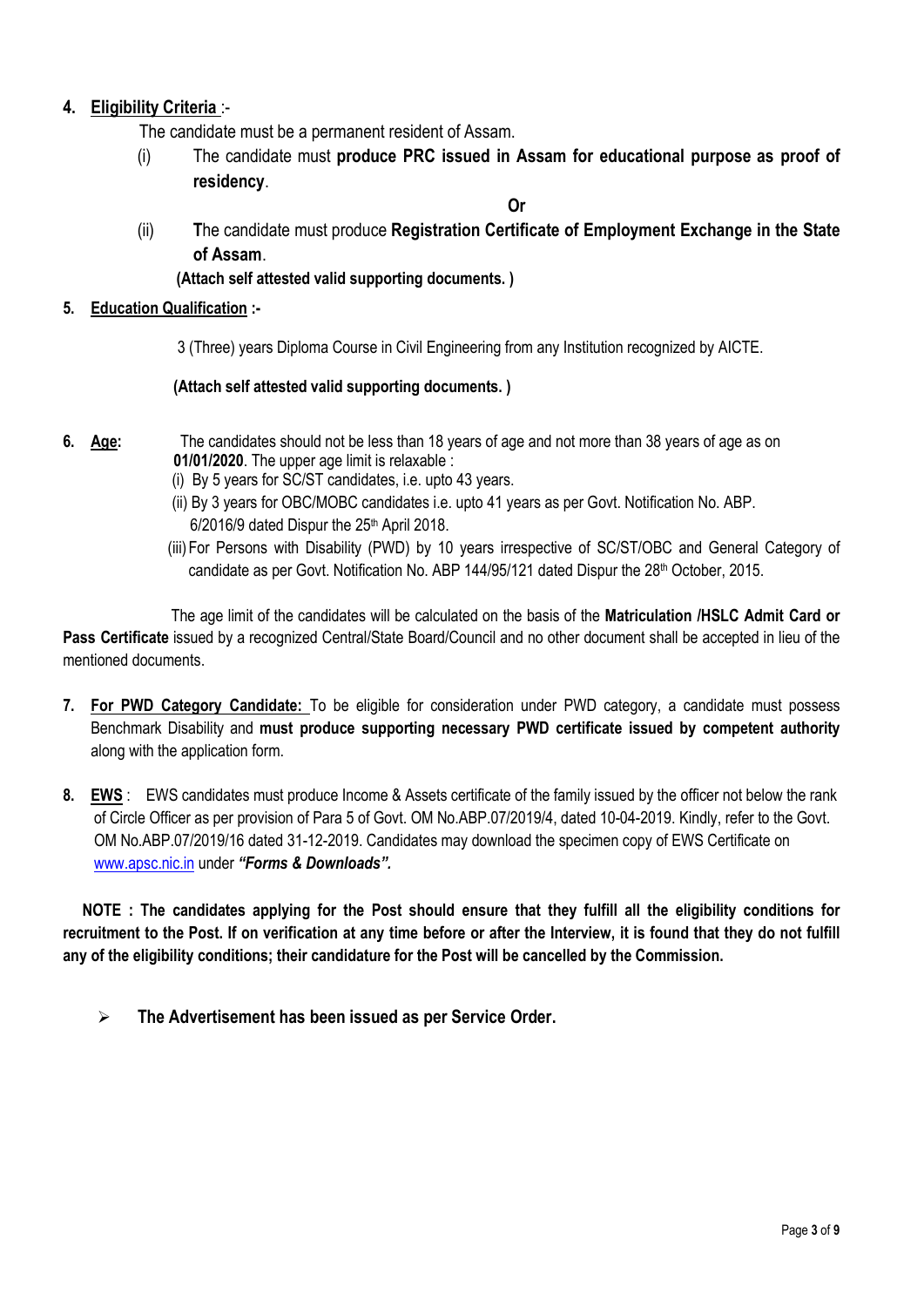- C) 1. Name of the Post: Plant Manager and equivalent Post viz. Chilling Plant Supervisor (CPS)/Asstt. Rural Dairy Extension Officer (ARDEO)/Asstt. Distribution Officer (ADO) under Dairy Development Department, Assam.
	- 2. No. of Posts: 17 (Seventeen) Nos.

| Name of the                                                                                                         |   | <b>Reserved</b><br><b>Open</b><br>for<br> OBC/MOBC <br>category |             |            | <b>Reserved</b><br>for<br><b>SC</b> |  | Reserved<br>For<br><b>STP</b> |                                       | <b>Reserved</b><br><b>For</b><br><b>STH</b> |   | <b>Reserved</b><br>for<br><b>EWS</b> |           | Grand<br>Total |   | <b>Post reserved</b><br>for PWD |
|---------------------------------------------------------------------------------------------------------------------|---|-----------------------------------------------------------------|-------------|------------|-------------------------------------|--|-------------------------------|---------------------------------------|---------------------------------------------|---|--------------------------------------|-----------|----------------|---|---------------------------------|
| Service/Post                                                                                                        |   |                                                                 | RFW   Total | <b>RFW</b> |                                     |  |                               | Total RFW   Total   RFW   Total   RFW |                                             |   |                                      | Total RFW | Total RFW      |   | &Type of<br><b>Disability</b>   |
| <b>Plant Manager and equivalent</b><br>Post viz.<br>CPS/ ARDEO/ ADO under<br>Dairy Development Department,<br>Assam | 5 | 2                                                               | 4           |            | 2                                   |  | 3                             |                                       | $\mathbf{2}$                                | 0 |                                      |           | 17             | 5 | <b>NIL</b>                      |

\*Reservation as per draft advertisement received from Government against total numbers of posts in the cadre.

3. Scale of Pay: - Pay scale + Grade Pay + Other allowances as admissible to the Assam State Government employees from time to time (per month).

| Pay scale                  | <b>Grade Pay</b> | Pay band |  |  |  |  |
|----------------------------|------------------|----------|--|--|--|--|
| Rs. 30,000/- to 1,10,000/- | Rs. 12,700/-     | PR-4     |  |  |  |  |

## 4. Eligibility Criteria :-

- (i) The candidate must be a permanent resident of Assam.
- (ii) The candidate must produce PRC issued in Assam for educational purpose as proof of residency.

(Attach self attested valid supporting documents.)

5. Education Qualification :-

The candidate must have a Degree in Dairy Technology from a recognize University/Institution.

(Attach self attested valid supporting documents. )

- 6. Age: The candidates should not be less than 21 years of age and not more than 38 years of age as on 01/01/2020. The upper age limit is relaxable :
	- (i) By 5 years for SC/ST candidates, i.e. upto 43 years.
	- (ii) By 3 years for OBC/MOBC candidates i.e. upto 41 years as per Govt. Notification No. ABP. 6/2016/9 dated Dispur the 25th April 2018.
	- (iii)For Persons with Disability (PWD) by 10 years irrespective of SC/ST/OBC and General Category of candidate as per Govt. Notification No. ABP 144/95/121 dated Dispur the 28<sup>th</sup> October, 2015.

 The age limit of the candidates will be calculated on the basis of the Matriculation /HSLC Admit Card or Pass Certificate issued by a recognized Central/State Board/Council and no other document shall be accepted in lieu of the mentioned documents.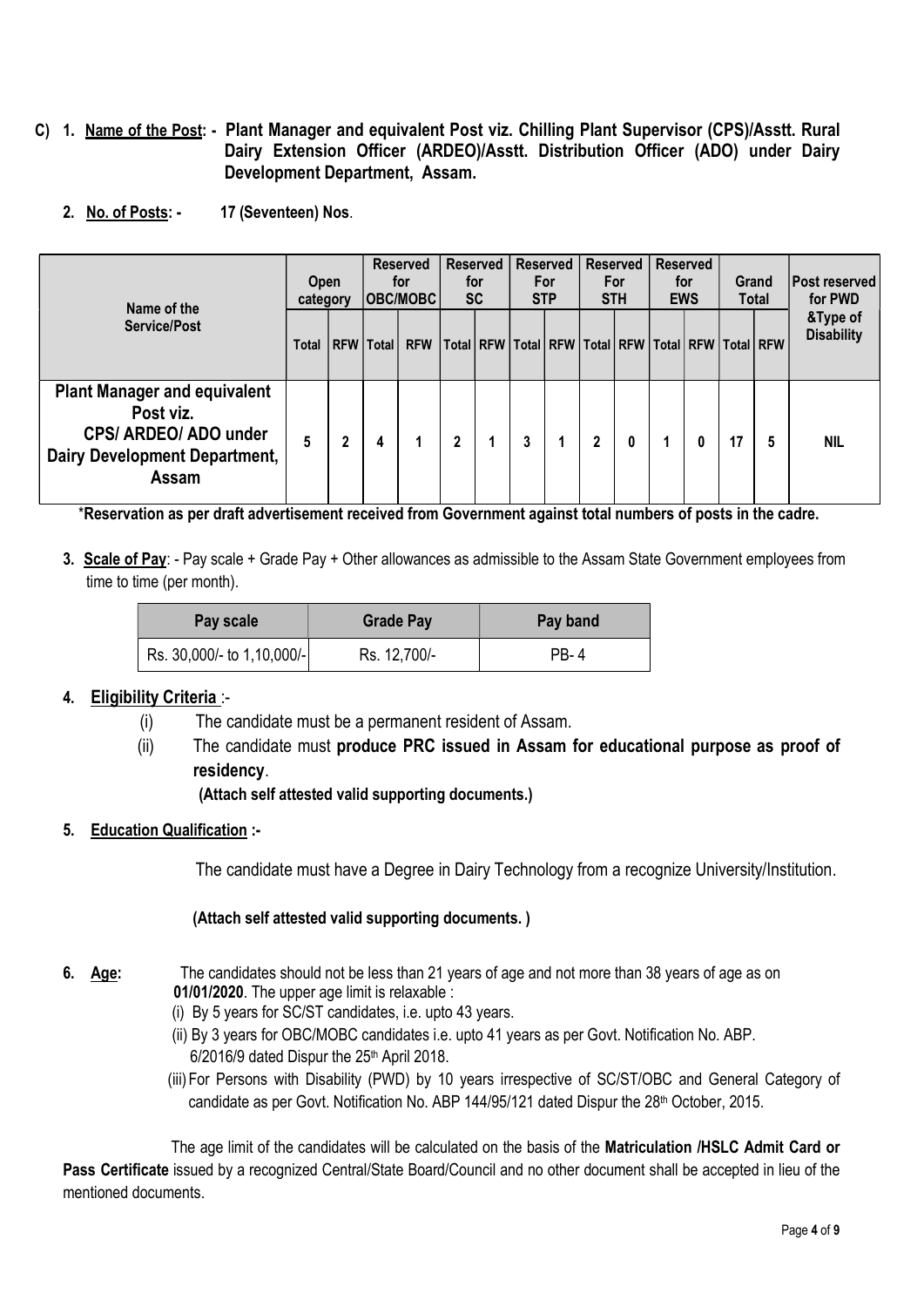- 7. For PWD Category Candidate: Since there is no post reserved for PWD candidates they will have to compete with other candidates without any PWD reservation.
- 8. EWS : EWS candidates must produce Income & Assets certificate of the family issued by the officer not below the rank of Circle Officer as per provision of Para 5 of Govt. OM No.ABP.07/2019/4, dated 10-04-2019. Kindly, refer to the Govt. OM No.ABP.07/2019/16 dated 31-12-2019. Candidates may download the specimen copy of EWS Certificate on www.apsc.nic.in under "Forms & Downloads".

 NOTE : The candidates applying for the Post should ensure that they fulfill all the eligibility conditions for recruitment to the Post. If on verification at any time before or after the Interview, it is found that they do not fulfill any of the eligibility conditions; their candidature for the Post will be cancelled by the Commission.

 $\triangleright$  The Advertisement has been issued as per Service Rule.

## $\geq$  (i) STARTING DATE FOR ONLINE APPLICATION: 29-12-2020

## (ii) CLOSING DATE FOR ONLINE APPLICATION: 29-01-2021

## APPLICATION FEES:

Under the Digital India initiative by Ministry of Electronics and Information Technology (MeitY), Government of India, APSC has decided to launch its Online Recruitment portal with the help of CSC-SPV, a MeitY approved organization, which will charge a processing fee of Rs. 30.00/- + 18% tax = Rs.35.40/- from each candidate. The Application Fees is as per Govt. Notification No. FEG.32/2016/8-A dated Dispur the 28<sup>th</sup> October, 2016 communicated vide letter No.ABP.60/2014/11 dated 2<sup>nd</sup> February 2018 and Govt. Notification No.ABP144/95/121dated Dispur the 28<sup>th</sup> October, 2015 for persons with disabilities (PWD) candidates.

| SI.<br>No | Category       | <b>Application fee</b><br>(Rs) | <b>Processing Fee</b><br>Charged by CSC-<br>SPV (Rs) | Taxable amount on<br>processing fee<br>(@18%) | <b>Total Amount</b><br>(Rs) |
|-----------|----------------|--------------------------------|------------------------------------------------------|-----------------------------------------------|-----------------------------|
| . .       | General/EWS    | 250                            | 30                                                   | 5.40                                          | 285.40                      |
| 2.        | SC/ST/OBC/MOBC | 150                            | 30                                                   | 5.40                                          | 185.40                      |
| 3.        | BPL            | Nil                            | 30                                                   | 5.40                                          | 35.40                       |
| 4.        | <b>PWBD</b>    | Nil                            | 30                                                   | 5.40                                          | 35.40                       |

- (i) Applications without the prescribed fee would not be considered and summarily rejected. No representation against such rejection would be entertained.
- (ii) Applicants who apply for different posts in this advt. should apply in separate forms and deposit application fees for each post.
- (iii) Fees once paid shall not be refunded under any circumstances nor can the fees be held in reserve for any other examination or selection.

LAST DATE FOR PAYMENT OF APPLICATION FEES : 31-01-2021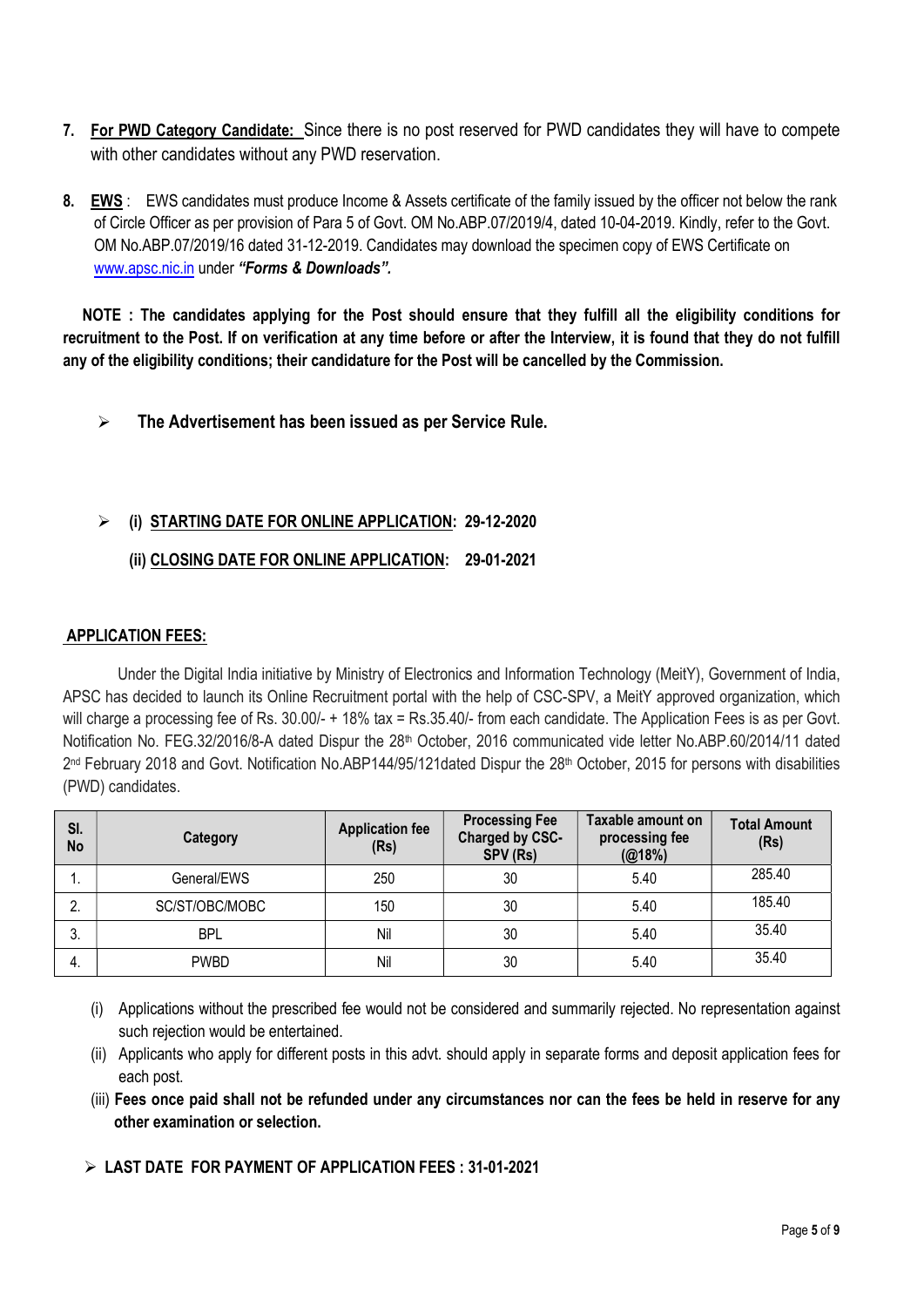## $\triangleright$  PERSONS WITH BENCHMARK DISABILITY

 Physically Handicapped (PH) Persons or Persons with disabilities, as indicated against various item(s) in the VACANCY DETAILS, can apply to the respective posts even if the post is not reserved for them but has been identified as Suitable. However, such candidates will be considered for selection to such post by general standard of merit. Persons suffering from not less than 40% of relevant disability shall alone be eligible for the benefit of reservation and other relaxations as permissible under the rules. Thus, Physically Handicapped (PH) persons can avail benefit:

 (i). Reservation and other concessions and relaxation as permissible under the rules only when degree of physical disability. Is 40% or more and the posts are reserved for PH candidates.

 (ii). Other Concessions and Relaxations as permissible under the rules only when degree of physical disability is 40% or more and the posts are suitable for PH candidates.

## $>$  HOW TO APPLY

- 1. Applicants are required to apply online through APSC's recruitment website. No other means/ mode of application will be accepted and the Application will be summarily rejected.
- 2. Applicants who have not registered yet, in Online Recruitment Portal of APSC are first required to go to the APSC's recruitment website https://apscrecruitment.in and register themselves by clicking on 'Register Here' link.
- 3. CANDIDATES ARE ADVISED TO REGISTER WITH VALID AND ACTIVE E-MAIL ADDRESS IN THE ONLINE APPLICATION, AS ALL CORRESPONDENCE WILL BE MADE THROUGH E-MAIL BY THE COMMISSION. INTERVIEW SCHEDULE AND REQUIREMENTS WITH REGARD TO COPIES OF CERTIFCATES TO BE SUBMITTED IN RESPECT OF CLAIMS MADE IN THE ONLINE APPLICATION ,WILL BE INTIMATED TO THE CANDIDATES THROUGH THE WEBSITE OF THE COMMISSION IN DUE COURSE OF TIME.
- 4. After creating an account, applicants need to login with the credentials.
- 5. After login, applicant will be able to see the live advertisements of APSC in 'Apply Section'.
- 6. The applicants are advised to read the eligibility criteria and other relevant details carefully before applying for the advertisement. Mandatory fields in the online form are marked with \* (asterisk) sign.
- 7. Online Application Form is available in English and Assamese Language but it can only be filled in English Language. Applicant can click on 'Apply' to fill up the application form.
- 8. Candidates must submit the details of documents like Certificate No., Issue date, Issuing authority and upload the documents/certificates (whenever asked for) in support of the claims made by them in the Application Form like, Date of Birth, Experience, Qualification(s) etc. or any other information, in **pdf/jpeg** file in such a way that the file size does not exceed 200 KB and is legible when a printout taken. For that purpose, the applicant may scan the documents/certificates in 200 dpi grey scale.
- 9. Document details submitted in the online application form will be verified at the time of Personal Viva-Voce Interview.
- 10. An applicant is required to upload the scanned images of his/her recent photograph and signature in JPG/JPEG format.
	- a. Size of the photograph (passport size) (Min size-20 KB & Max size–200 KB)
	- b. Size of the signature (Min size-15 KB & Max size–200 KB)
- 11. Applicant should carefully fill all the information as asked in the application form and click on the declarations checkbox to enable the 'Preview' button before final submission.
- 12. Applicants must ensure all relevant fields in the application are filled in correctly before final submission, since editing/cancellation after final submission will not be allowed.
- 13. After previewing the details filled in by the applicant he/she can either click 'Submit' for final submission or click 'Cancel' button for necessary corrections before final submission of the Application Form.
- 14. On completion of form submission applicant has to pay application fee along with processing fee as applicable.
- 15. Application fee once paid by the applicant will not be refunded.
- 16. In case of failure of the payment applicant should click on button 'Validate Payment' to verify the payment from bank. In instances of double debit i.e. amount debited twice for the same transaction, the bank will automatically refund the fee to the applicant within 5-7 working days.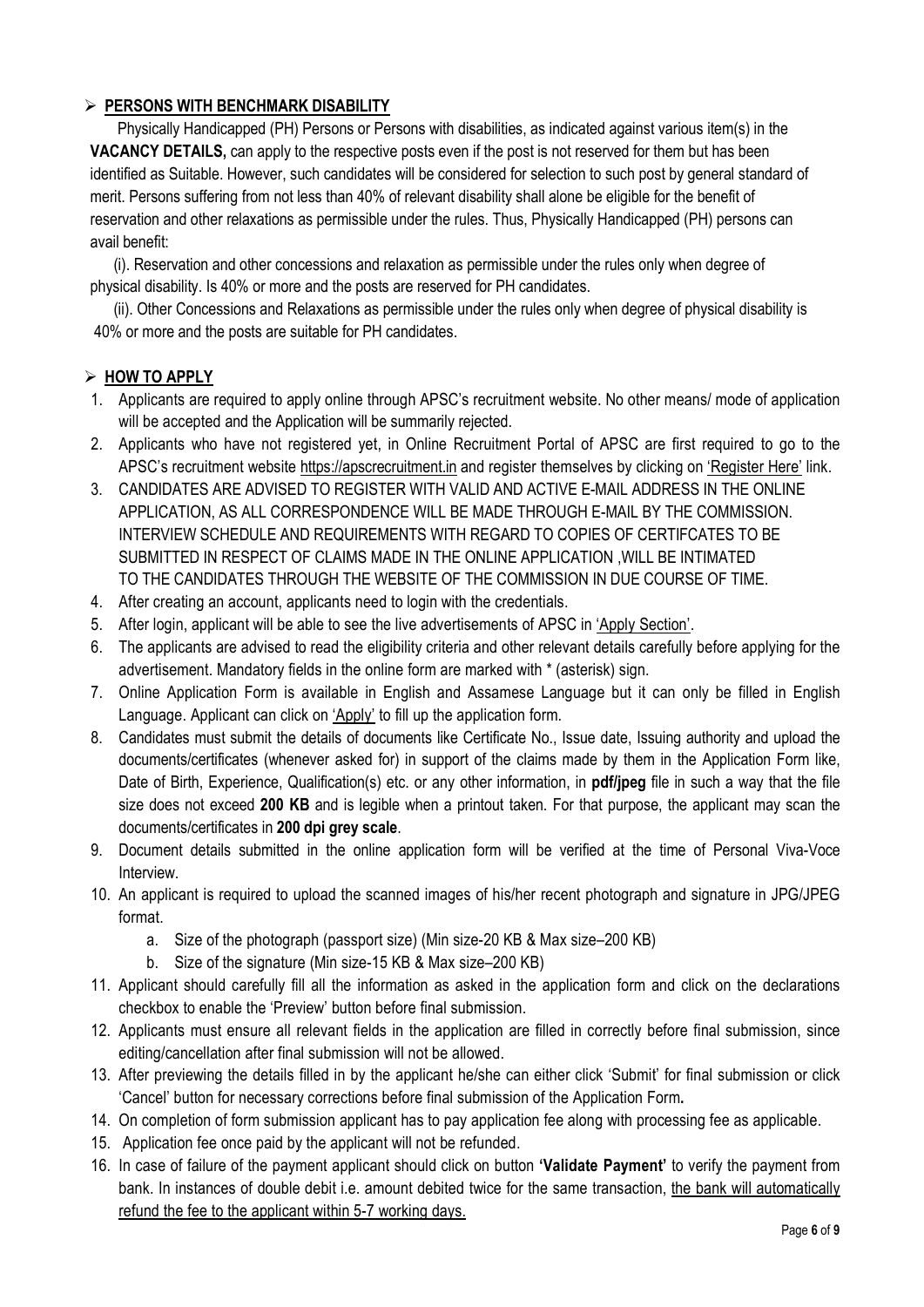- 17. On successful completion of your complete application, an auto-generated email message will be sent on your registered email-id.
- 18. Applicant's application will not be considered if fee is not paid for that application.
- 19. Applicant may also fill their online form through Common Service Centers. Applicants without debit card/Internet banking may visit nearest CSCs.
- 20. Candidates with less than 40% disability will not be considered for any relaxation which is applicable to Persons with benchmark disability candidates.
- 21. The applicants are advised to submit only single Online Recruitment Application for each post; however, if somehow, if he/she submits multiple Online Recruitment Applications for one post, then he/she must ensure that Online Recruitment Application with the higher "Application Number" is complete in all respects including fee. The applicants, who submit multiple Online Recruitment Applications, should note that only the Online Recruitment Application with higher "Application Number" shall be entertained by the Commission and fee paid against one "Application Number" shall not be adjusted against any other "Application Number".
- 22. Candidates who wish to apply for more than one post should apply separately for each post and pay the fee for each post in the prescribed manner.
- 23. After submitting the Online Application, the candidates are required to take out a print out of the finally submitted Online Recruitment Application and retain the hardcopy of the Online Application Form.
- 24. The candidates are advised to submit the Online Recruitment Application well in advance without waiting for the closing date.
- 25. For any payment related issues, one can reach the following helpdesk numbers GRAS Helpline (Telephonic):1800-212-11-88-66 (From 10:00 AM to 6:00 PM on all working days)

#### GRAS Helpdesk- https://assamegras.gov.in/helpdesk/

- 1. Click 'Submit a ticket'  $\rightarrow$  Click 'Payment Related'
- 2. Fill-in your payment related details. Click 'Submit ticket'

Bank - For any bank related issue we suggest applicants to contact their respective bank branches.

26. For any other issues related to online application form you can contact the following- Email: cceapsc@gmail.com

Contact No: 1800-572-23-43 (From 10:00 AM to 5:00 PM on all working days.

## $\triangleright$  POINTS TO NOTE:

- 1. The candidates before applying for the post(s)/service(s) should ensure that they fulfill all the eligibility conditions. Their admission at all the stages of selection in which they are admitted by the Commission will be purely provisional and under scrutiny, subject to their satisfying the prescribed eligibility conditions. If on verification at any time or any stage before or after the Screening Examination or/and Written Examination and Interview Test, it is found that they do not fulfill any of the eligibility conditions; their candidature for the post(s)/service(s) will be cancelled by the Commission.
- 2. It is for the candidates themselves to see whether they satisfy the prescribed physical requirement (physical standard) and whether he/she is eligible to apply where Examination of physical standard is conducted by the State Govt. before making any appointment.
- 3. No request for withdrawal of candidature received from a candidate after he/she has submitted his/her application will be entertained under any circumstances.
- 4. At any stage of the selection process no candidate shall be allowed to change his/her category (of caste etc)/subcategory/sub-categories as claimed by him/her in the original application form/online application form submitted to the Commission.
- 5. The candidates who furnish wrong, erroneous or incorrect information in their application form may be disqualified from appearing for any post before the Commission up to a period to be specified by the Commission.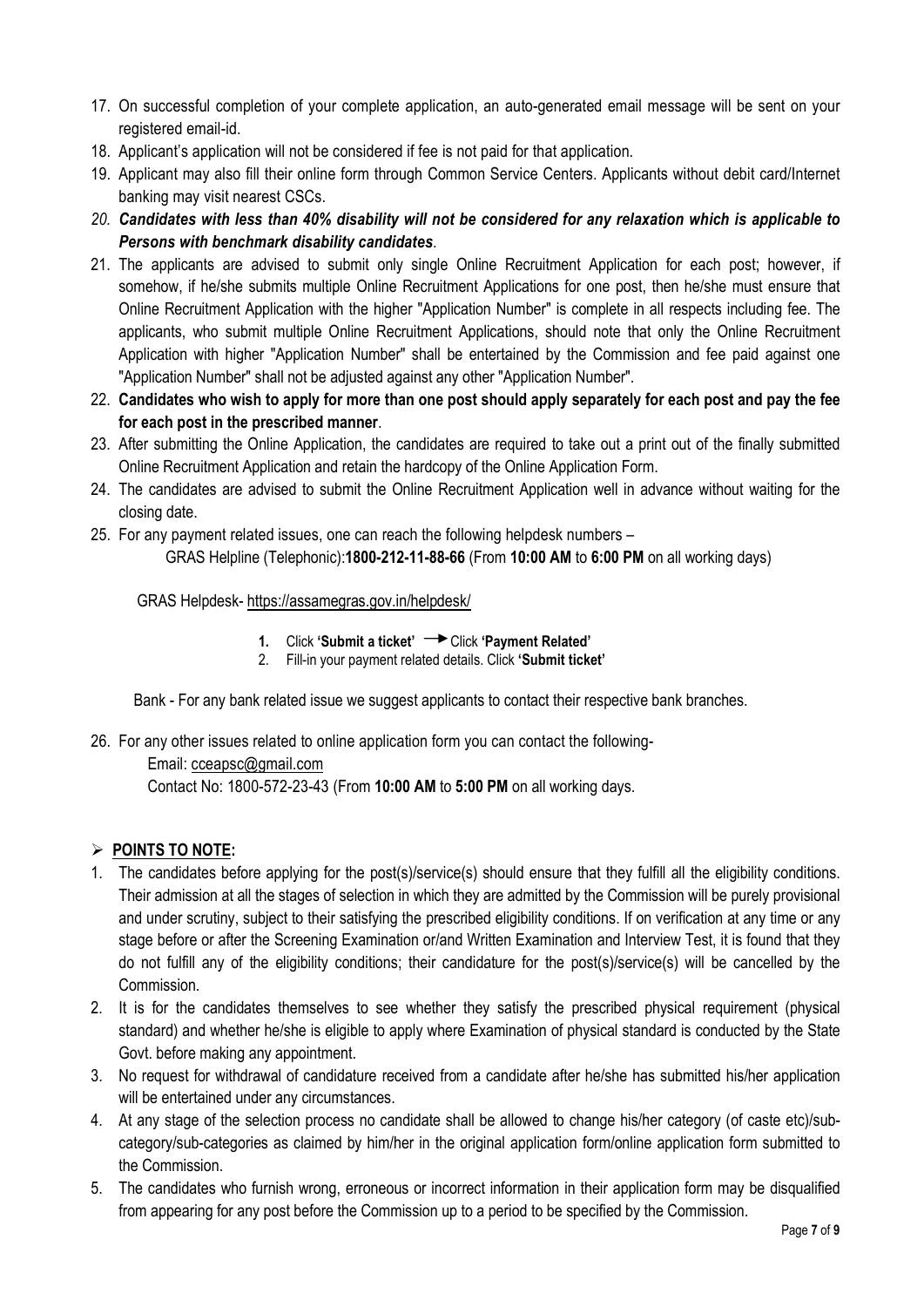- 6. In case of detection of any false declaration / statement made by any applicant, his/her application will be rejected and will also be penalized as per prevailing Rules/Law. If in any case, submission of false material facts with a view to hoodwinking the Commission is detected even after the recommendation is made, the Commission may refer the matter to Government for taking necessary action.
- 7. The candidates shall have to produce identity proof like Pan Card, Driving Licence,Passport, Current ID card issued by the educational institutions, Voter ID Card, Aadhar Card (wherever applicable) at the time of Screening/Written test and Viva- Voice/ Interview.
- 8. The date for determining the eligibility of all candidates in every respect shall be the closing date for submitting the Online Recruitment Application on the website http://www.apscrecruitment.in. unless specifically mentioned in the recruitment advertisement.
- 9. Candidates must, if required, attend a personal interview/VIVA-VOCE at a specific place, as may be fixed by the Commission. The Commission does not defray the traveling or other expenses of candidates summoned for interview.
- 10. Candidates must be in sound bodily health. They must, if selected be prepared to undergo such medical examination and satisfy such medical authority as Government may require.
- 11. Candidates will be informed of the final result in due course through APSC website/News paper and any interim enquiries about the result are therefore, unnecessary and will not be attended to. The Commission do not enter into correspondence with the candidates about reasons for their non selection for interview/appointment.
- 12. Canvassing in any form will disqualify a candidate.

# **DOCUMENTS/CERTIFICATES TO BE PRODUCED AT THE TIME OF INTERVIEW.**

The hardcopy of the online application and the following Original Documents/Certificates along with Self-attested copies and other items specified in the Intimation Letter./Admit Card for interview are to be produced at the time of interview, failing which the candidate would not be allowed to appear in the Interview:-

- a) Matriculation/10th Standard/HSLC Admit Card/Pass Certificate issued by Central/State Board clearly indicating Date of Birth in support of their claim of age.
- b) Certificates & Mark sheets of all examinations from HSLC onwards up to the level of qualifying examination.
- c) Degree/Diploma certificate along with mark-sheets pertaining to all the academic years as proof of educational qualification claimed. In the absence of Degree/Diploma certificate, provisional certificate along with mark sheets pertaining to all the academic years will be accepted.
- d) Experience certificates, whenever specifically mentioned in the advertisement (The experience column of the online application form should be filled as and when specifically mentioned in the advertisement/online application form)
- e) Caste certificate in Assam Govt. format by candidate seeking reservation as SC/ST/OBC/MOBC, from the competent authority indicating clearly the candidate's Caste, the Act/Order under which the Caste is recognized as SC/ST/OBC/MOBC and the village/town the candidate is ordinarily a resident of.
- f) BPL certificate/EWS certificate in Assam Govt. Format (wherever necessary)
- g) Physically Handicapped certificate issued by the competent authority to Physically Handicapped persons eligible for appointment to the post on the basis of prescribed standards of Medical Fitness and if reservation is claimed by candidate for the post.
- h) Persons already in Regular Government service, whether in permanent or temporary capacity other than casual/ad-hoc/daily wages/hourly paid/contract basis are however required to submit a declaration that they have informed in writing to their Head of Office/Department that they have applied for the post..
- i) The candidates will have to submit Declaration Form-A, related to the Assam Public Services (Application of Small Family norms in Direct Recruitment) Rules, 2019 published vide Notification No:ABP.69/2019/17 dated Dispur, the 6<sup>th</sup> November/2019 which may be downloaded from the official website of APSC www.apsc.nic.in (Forms & Downloads Section)
- j) Documentary support for any other claim(s) made.